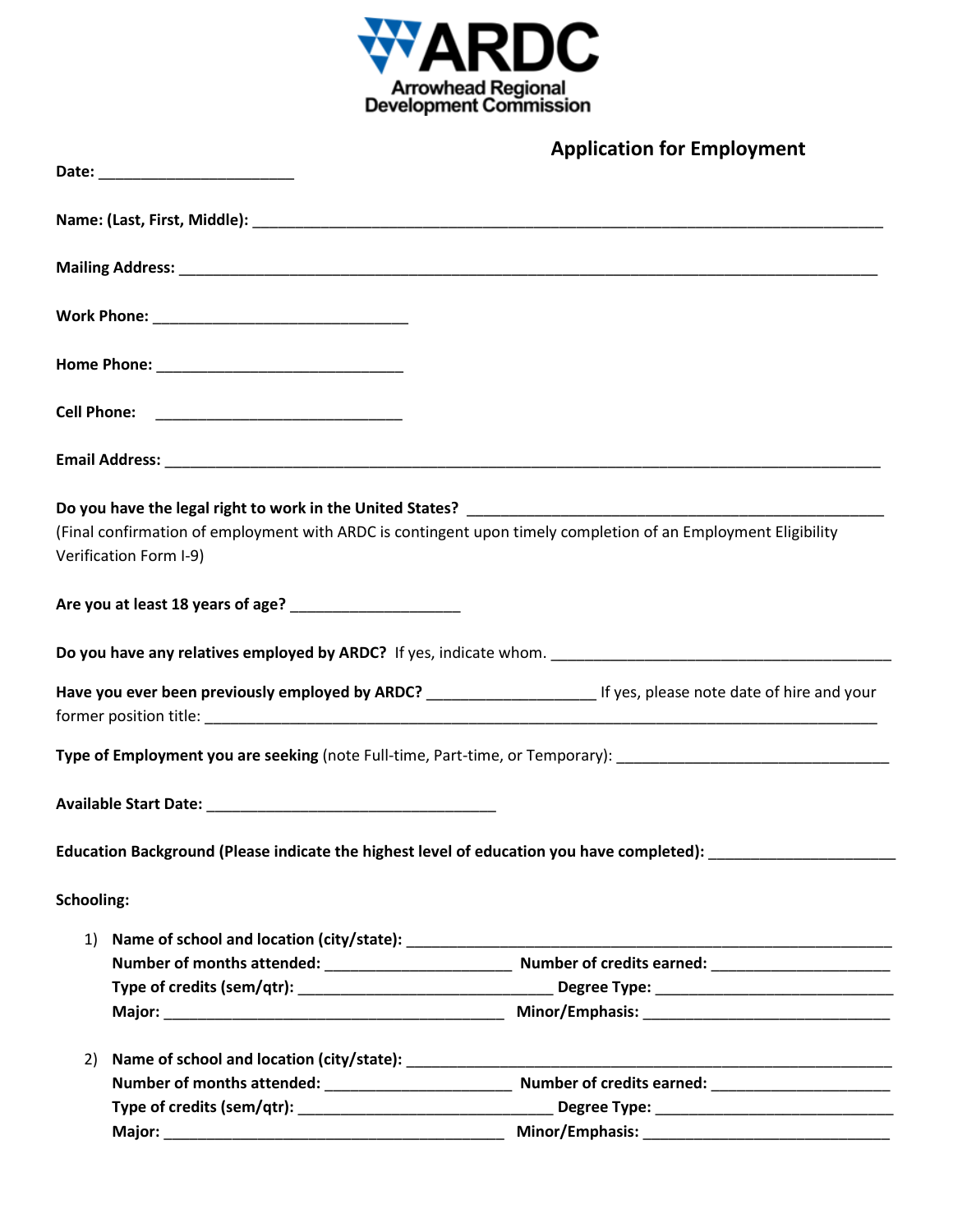

## **Application for Employment**

| 3) Name of school and location (city/state): |                                  |  |
|----------------------------------------------|----------------------------------|--|
| Number of months attended:                   | <b>Number of credits earned:</b> |  |
| Type of credits (sem/qtr):                   | Degree Type:                     |  |
| <b>Major:</b>                                | <b>Minor/Emphasis:</b>           |  |

Work Experience: (Starting with your present or most recent employer, list all work experience relevant to the positions for which you are applying.)

| Job duties/accomplishments: |  |
|-----------------------------|--|
|                             |  |
|                             |  |
|                             |  |
|                             |  |
|                             |  |
|                             |  |
|                             |  |
|                             |  |
|                             |  |
|                             |  |
| Job duties/accomplishments: |  |
|                             |  |
|                             |  |
|                             |  |
|                             |  |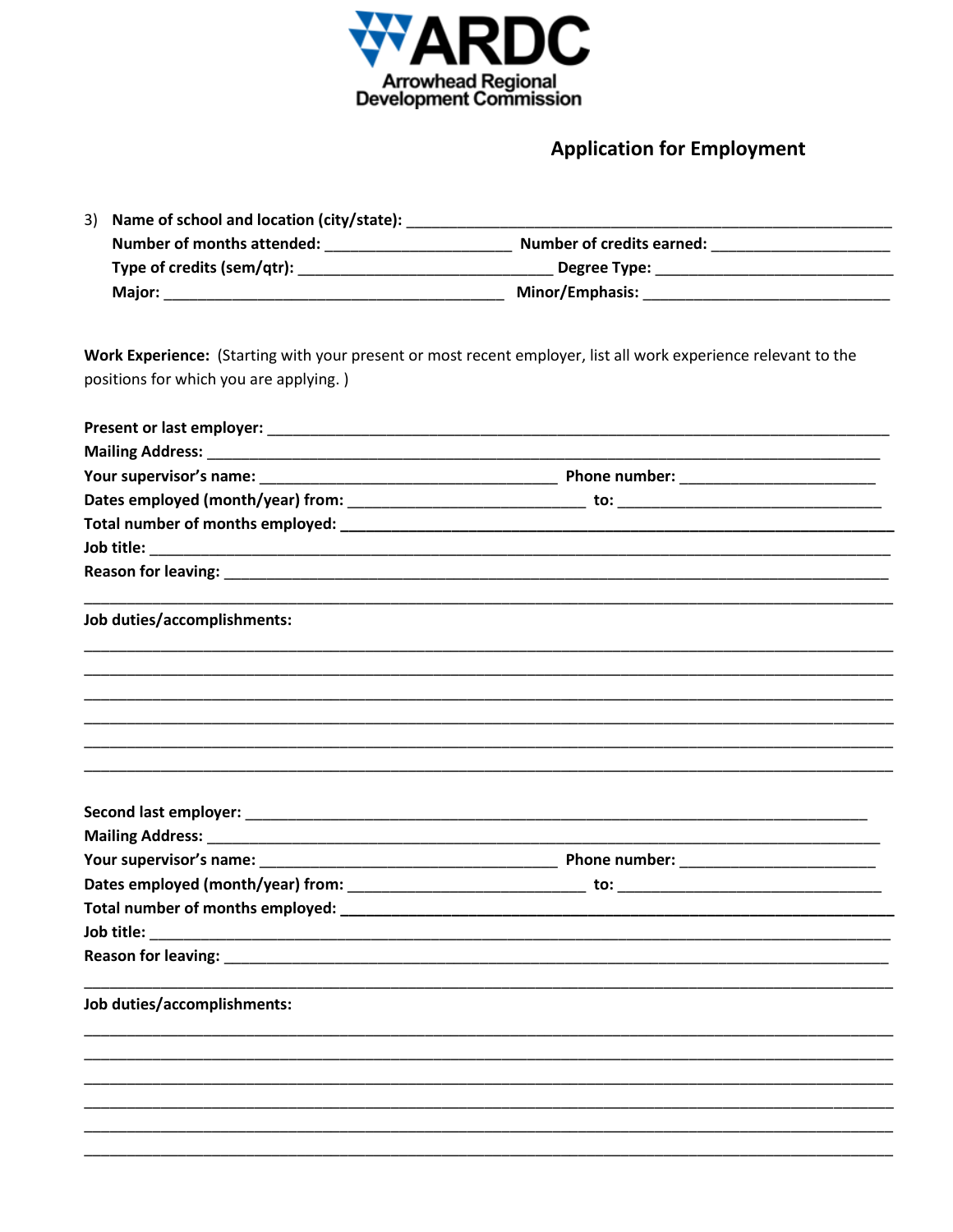

**Application for Employment** 

| Job duties/accomplishments:                                               |                                                                                                                    |
|---------------------------------------------------------------------------|--------------------------------------------------------------------------------------------------------------------|
|                                                                           | ,我们也不能会有什么。""我们的人,我们也不能会有什么?""我们的人,我们也不能会有什么?""我们的人,我们也不能会有什么?""我们的人,我们也不能会有什么?""                                  |
|                                                                           |                                                                                                                    |
|                                                                           |                                                                                                                    |
|                                                                           | ,我们也不能在这里的时候,我们也不能在这里的时候,我们也不能会在这里,我们也不能会在这里,我们也不能会在这里的时候,我们也不能会在这里,我们也不能会不能会不能会                                   |
| qualifications.)                                                          | References: (List three work/educational related references that are in a position to evaluate your experience and |
|                                                                           |                                                                                                                    |
|                                                                           |                                                                                                                    |
|                                                                           |                                                                                                                    |
|                                                                           |                                                                                                                    |
|                                                                           |                                                                                                                    |
|                                                                           |                                                                                                                    |
|                                                                           |                                                                                                                    |
|                                                                           |                                                                                                                    |
|                                                                           | Title:                                                                                                             |
|                                                                           |                                                                                                                    |
|                                                                           |                                                                                                                    |
|                                                                           |                                                                                                                    |
| Registrations, licenses or certifications (list any relevant items here): |                                                                                                                    |
|                                                                           |                                                                                                                    |
|                                                                           |                                                                                                                    |
| 3)                                                                        |                                                                                                                    |